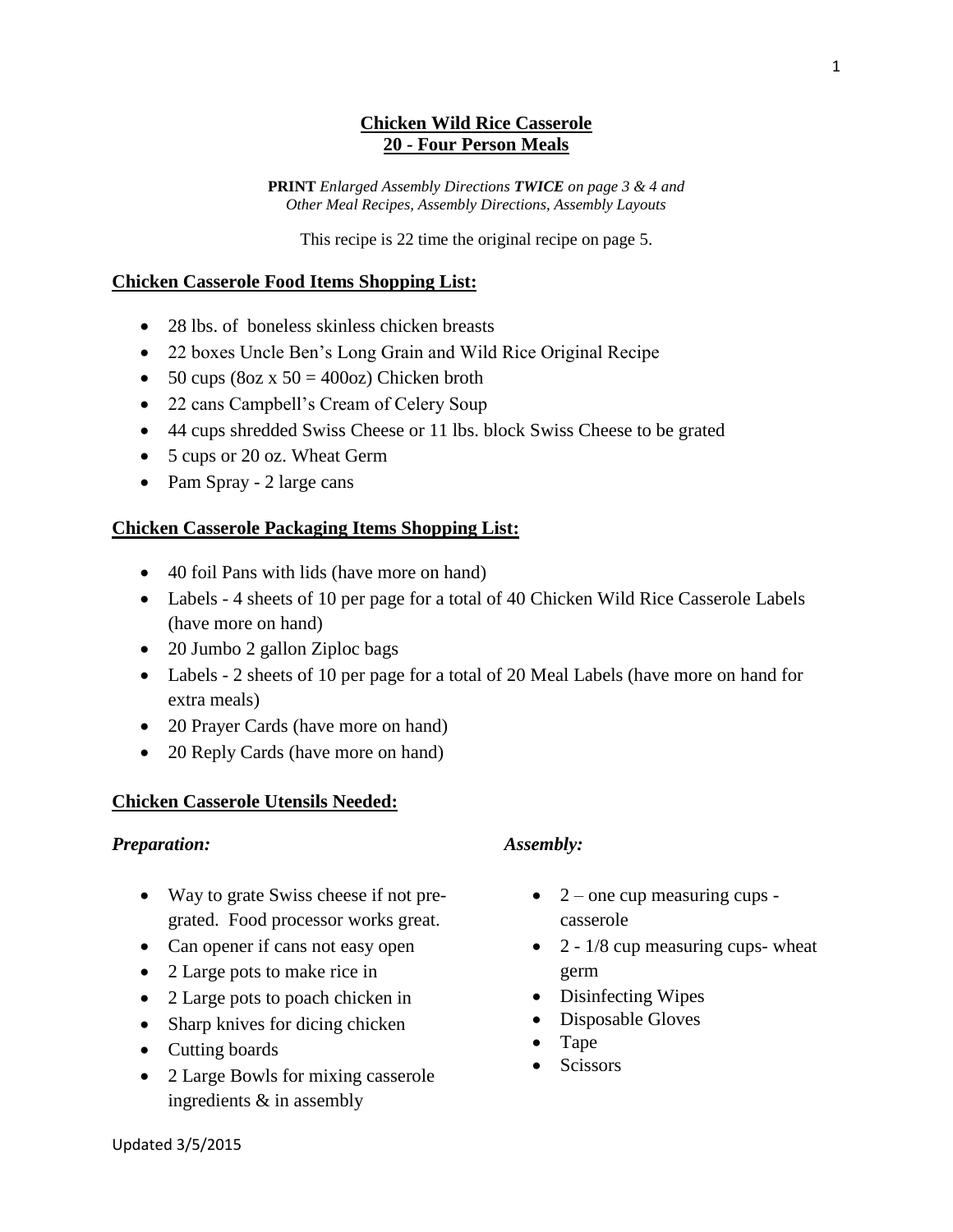### **Chicken Casserole Kitchen Prep:**

- Boil liquid in large pots for all items in recipe needing boiling liquid. Start this as early as possible since it greatly impacts length of cook session!
- Grate Swiss cheese if necessary (could be done ahead of time at home)
- Chicken Prep
	- 1. Poach chicken breasts in water in 2 large pots
	- 2. Let chicken cool slightly then Dice chicken into 1 inch pieces
- Rice Prep
	- 1. Divide the rice boxes & broth between 2 large pots, each pot will contain the following:
		- <sup>•</sup> 11 boxes of Uncle Ben's Long grain and Wild Rice Original Recipe with contents of seasoning packets (provided in box)
		- 25 cups of chicken broth
	- 2. Combine rice, seasoning packets, broth
		- Stir Rice Mixture well
		- Bring Rice Mixture to a boil then reduce heat low to medium-low
		- Simmer Rice Mixture covered for 15 to 20 minutes, until water is absorbed.
- Using 2 large bowls, place the following in **each** bowl:
	- $\circ$  1/2 of the cooked rice
	- o 1/2 of the diced cooked chicken
	- o 11 Cans of Campbell's Cream of Celery soup
	- o 22 cups shredded Swiss cheese.

# **Chicken Casserole Assembly Instructions:**

- 1. Grease 5 x 8 casserole pans with Pam
- 2. Fill two 5 x 8 pans with 3 cups each Chicken Casserole mixture for each meal
- 3. Sprinkle 1/8 cup per pan with Wheat Germ
- 4. Add lid making sure edges of pan are clean
- 5. Add Chicken Wild Rice Casserole Label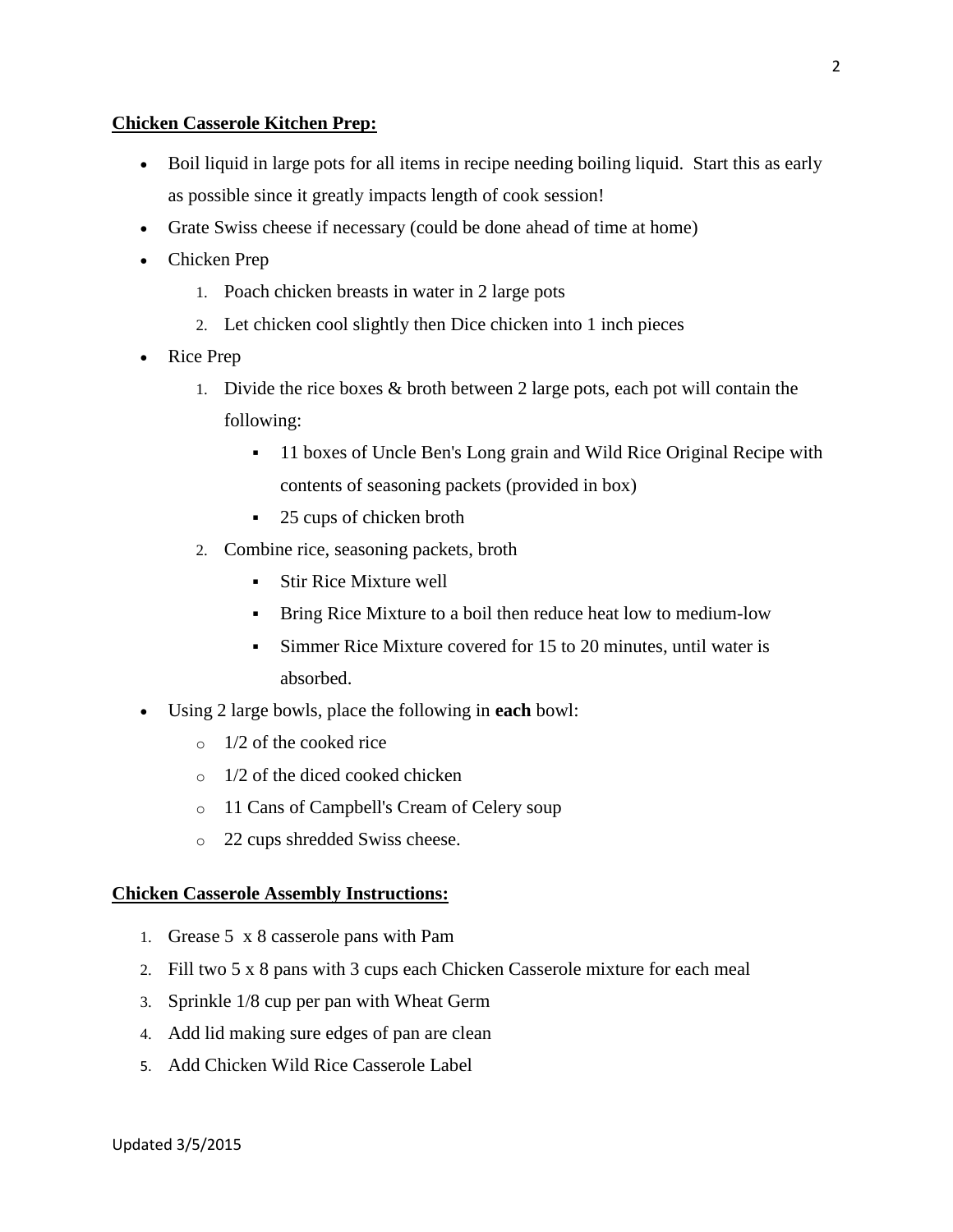# **Chicken & Wild Rice**

1. Grease each 5x8 pan with Pam

- - - - - - - - - - - - - - - - - -

2. Fill each pan with 3 cups Chicken & Wild Rice mixture

- - - - - - - - - - - - - - - - - -

3. Sprinkle with 1/8 cup Wheat Germ

- - - - - - - - - - - - - - - - - -

4. Add lid making sure edges of pan are clean

- - - - - - - - - - - - - - - - - -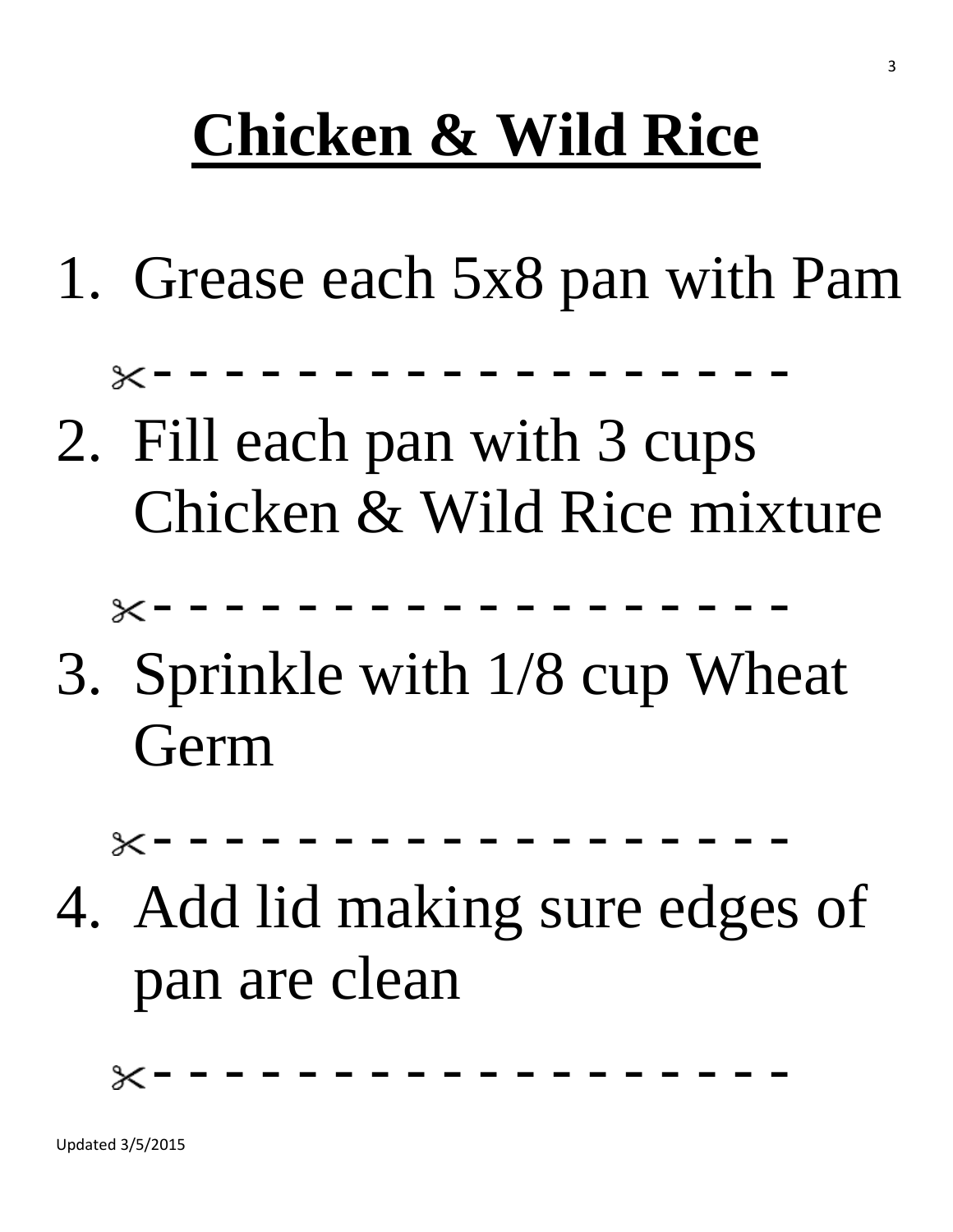# 5. Apply Chicken Wild Rice Casserole Label.

- - - - - - - - - - - - - - - - - -